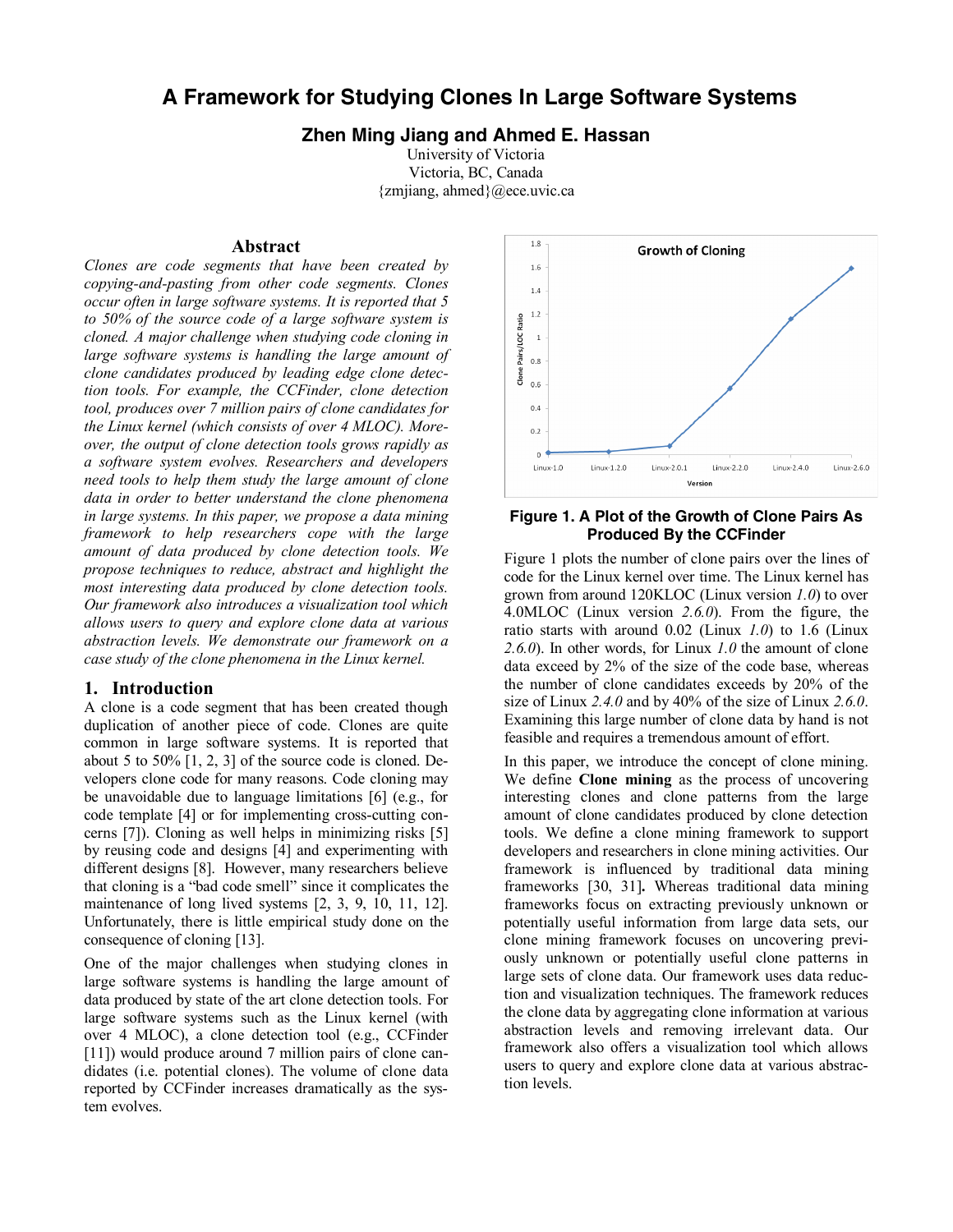#### **Organization of the Paper**

Here is the organization of the paper: In section 2, we give an overview of our clone mining framework. In section 3, we use the Linux Kernel as a case study to apply our framework. In section 4, we present the related work. In section 5, we conclude our paper and propose some future work.

## **2. An Overview of Our Clone Mining Framework**

Figure 2 illustrates our clone mining framework. Our framework consists of four steps**:** Problem Specification, Data Filtering, Data Reduction and Data Visualization. Here we explain the input to our framework, each step in our framework, and the gained knowledge from using our framework.



**Figure 2. A Framework for Clone Mining** 

**Clone Candidates** are segments of code which are reported as clones by clone detection tools. There are several clone detection tools [3, 9, 11, 14]. Each tool uses different heuristics to decide if two code segments are similar (i.e., clone candidates). For example, in metric based clone detection tools [14], code segments which share similar metric value are considered as clones. In abstract syntax tree (AST) based clone detection tools [9], code segments which have the similar AST subtrees are considered as clones. No technique is perfect, as these techniques might miss clones or report false positive clones [15].

The reported clone candidates are represented as either clone pairs or clone classes. A clone pair is a pair of code segments which are identical or similar to each other. A clone class is the maximum set of code segments in which any two of the code segments in the set form a clone pair. For example Figure 3(a) shows 4 clone pairs. The three red code blocks in "File1", "File2", and "File3" form three clone pairs. The two blue blocks in "File2" and "File4" form another clone pair. Figure 3(b) represents the same clone information using clone classes instead of clone pairs as shown in Figure  $3(a)$ . Figure  $3(b)$  has two clone classes. A pink diamond indicates a clone class connecting the three red blocks from "File1", "File2" and "File3". Another blue diamond represents another clone class connecting the two blue blocks from "File2" and "File4".



### **Figure 3. An Example of Clone Pairs and Clone Classes**

**Problem Specification** describes the purpose of our analysis. By defining the purpose of our analysis, we can define *interesting* clones that we should look for (*i.e.*, mine) and not interesting clones which we should prune. The problem specification drives the rest of steps in our framework. For example, we may be interested in studying the spread of the clones. **Spread** refers to the scatter of clones across a software system. Clone pairs or classes may contain files that reside within one subsystem (internal clones) or files which reside in many subsystems (external clones). In particular, we may be interested in only studying widely scattered clones in a code base.

**Data Filtering** is the operation of removing noise from the data. A fraction of the clone candidates produced by a clone detection tool are false positives. Data filtering is used to remove false positives clones. Filtering techniques depend on the heuristics used by the clone detection tools. For example, the CCFinder tool uses a "Parameterized Token Matching" [11] heuristic to decide whether two code segments are similar. All the reported clones by CCFinder exhibit similar structures. However, the clone candidates may not share similar semantics. "Textual filtering" technique would be suitable for improving the precision of the clone data.

Textual filtering compares pairs of code segments and calculates a textual similarity between them using the diff algorithm. Suppose we have two code segments A and B, then the textual similarity between A and B is defined as  $T(A, B) = s/(a+b-s)$ , where

*a* is total number of lines in code segment A;

*b* is total number of lines in code segment B; and

*s* is lines of code in which A and B are similar.

If A and B are identical, then  $T(A, B)$  is 1. If A and B have nothing in common, then  $T(A, B)$  is 0. If the textual similarity is above a threshold, then these two code segments are considered as a clone pair. Otherwise, these two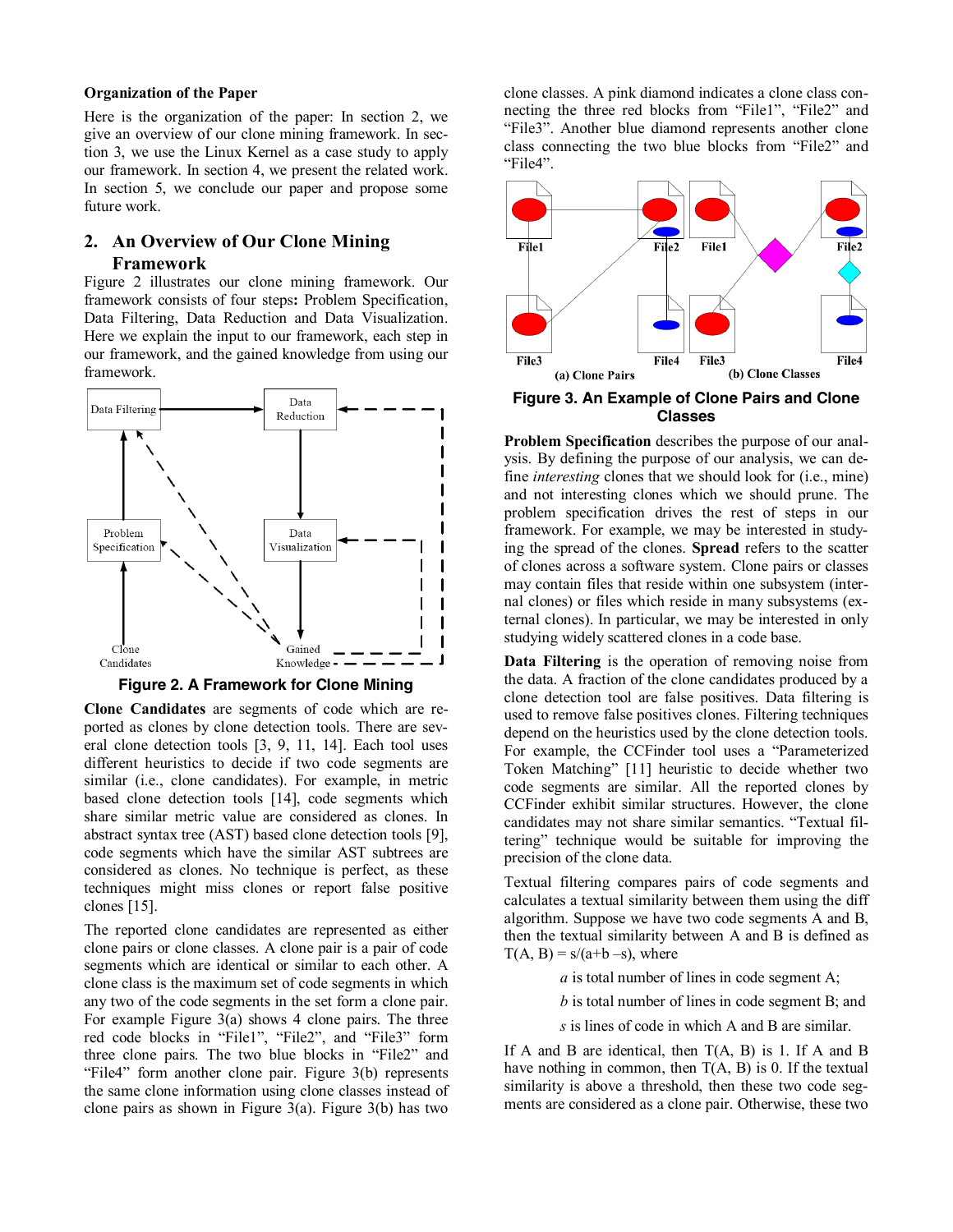code segments do not form a clone pair and should be removed from the clone data set. The filtering threshold is determined by trial-and-error in an iterative fashion. In our experiments, we start with a threshold of 0.01 and explore the results of the filtering using a random sampling of 100 clone candidate pairs. Based on the results of the random sampling, the threshold is incremented by 0.01 at each step until the user of the framework is satisfied with the precision of the data.

**Data Reduction** is concerned with systematically reducing the volume of data. We have used two data reduction approaches: aggregation and pruning. Data aggregation abstracts the clone data to highlight general trends. Data pruning removes the irrelevant clone data to make interesting clone information more visible.

Two data aggregation approaches are introduced here: merging and lifting. We describe both approaches below.

**Merging:** The merging approach combines clone classes with different line ranges in the same file into a single clone. Also, if two clone classes contain exactly the same set of files or subsystems, then we merge these clone classes into a larger clone class.





We illustrate the merging approach through an example. Figure 4(a) shows three clone classes before merging. The three clone classes are shown in red, blue and yellow. Both the red clone and the blue clone classes contain three files, whereas the yellow clone class contains two files. Figure 4(b) shows the clone classes after merging. We have two clone classes: the big white clone class and the yellow clone class. The white clone class is the result of merging the red clone class and the blue clone class. The yellow clone class remains unchanged since it contains only two files and cannot be merged with the other two clone classes which both contain three files.

**Lifting:** The lifting approach abstracts clone relations from the code segment level up to the file level or up to the subsystem (i.e., directory) level.

We illustrate the lifting approach through an example. Figure 5(a) shows the clone relations before lifting. We have three directories: *dirA*, *dirB* and *dirC*. Under *dirA*, we have three files: *File1*, *File2* and *File3*. We also have *File4* under *dirB* and *File5* under *dirC*. There are two clone classes shown in red and blue respectively. Figure 5(b) shows the result after lifting. Since *File1* and *File2* are both under *dirA*, the red clone class gets lifted to *dirA*. The blue block in *dirA* is from *File3*. The clone relations from *File4* and *File5* are lifted to *dirB* and to *dirC*, respectively.



#### **Figure 5. An Illustration of the Lifting Approach**

Pruning is the operation of removing uninteresting clones. In this paper, we introduce the notion of interesting clones. Interesting clones are defined in a subjective manner. The definition of interesting clones varies depending on the purpose of a study. For example, if a researcher is interested in examining the clone relations among different filesystems in the Linux kernel (e.g., ext2, nfs), then a clone in the code implementing the network drivers is not an interesting clone. Or if a researcher is interested in studying clones in a particular subsystem, then all clones not in that subsystem are not interesting clones.

**Data Visualization** displays the processed data in order to summarize and highlight interesting clones. We have developed various visualization techniques. In [17], we presented the **Clone Cohesion and Coupling (CCC)**  graph. The CCC graph highlights the amount of internal clones (clones within subsystems) and external clones (clones across-subsystems) for a single level of system abstraction. In this paper we present another visualization called the **Clone System Hierarchical** (CSH) graph. The CSH graph provides an interactive mechanism for exploring and querying the clone data. The visualization uses a tree layout which mimics the directory structure of the filesystem. We believe that developers are more comfortable working with directories and would be more comfortable exploring clone data using a similar structure. Moreover, the tree layout enables the display of data at different levels of abstractions instead of having to lift the data to a particular abstraction level (as done in the CCC graph). The tree layout shows clones at all levels of abstraction in the same time.

**Gained Knowledge** refers to interesting clone patterns or clone phenomena uncovered from the clone candidates. Knowledge discovery is an iterative process as shown by the dotted lines in Figure 2. The **Feedback** loop can refine any of our framework steps or specify new problems. In Section 3, we will demonstrate our knowledge discovery framework by studying clones in the Linux kernel.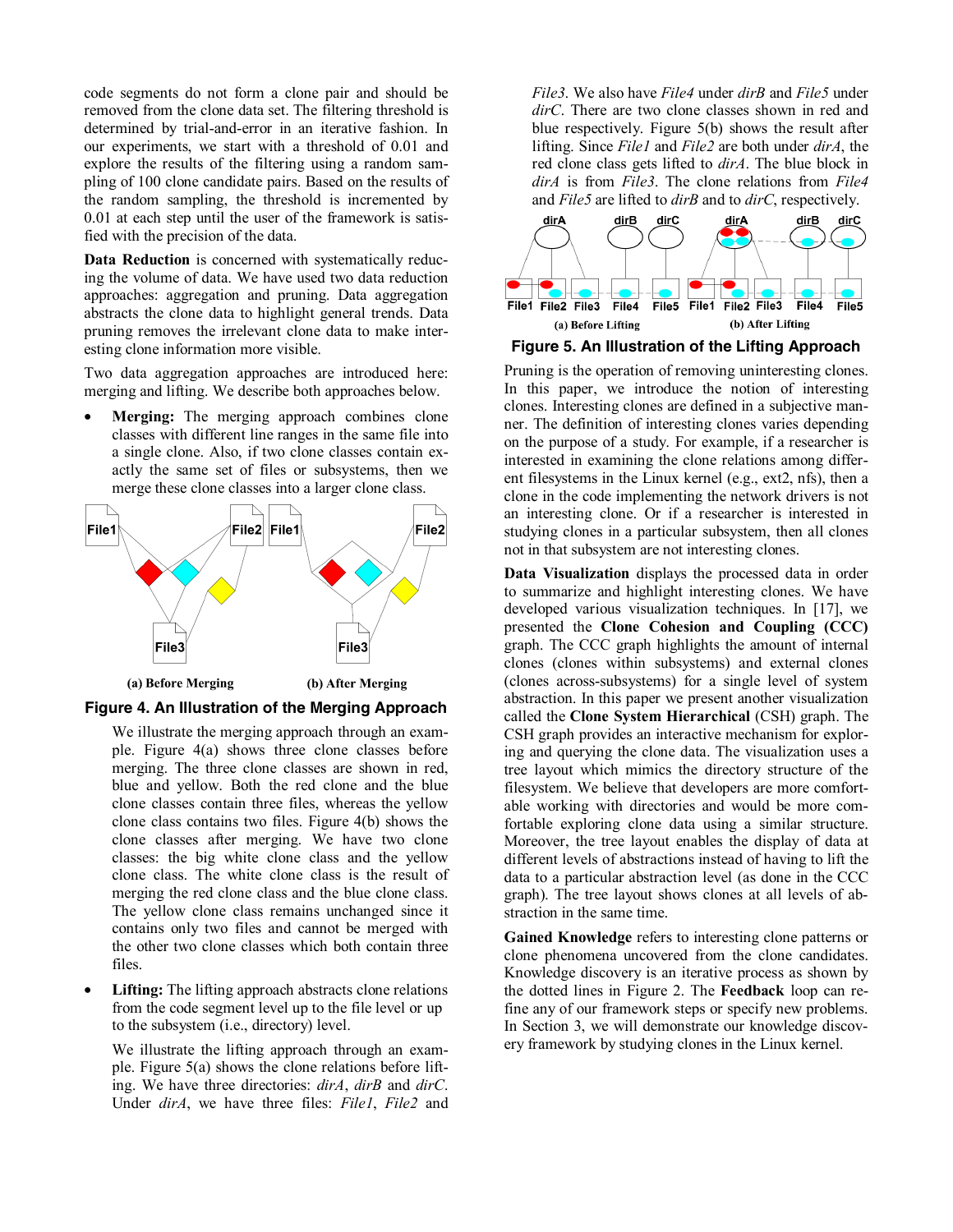## **3. The Linux Kernel - A Case Study**

We apply our clone mining framework to study the clone phenomena in the Linux kernel. The Linux kernel is an open source, Unix-like operating system kernel. Linux has been rapidly evolving over the past sixteen years. The total lines of code for Linux has grown at a super-linear rate [20, 21] as the system evolves to add in new features, and to adapt to new hardware platform and devices. The total lines of code started from 176K in version *1.0.0* (March 1994) to 4.6M in version *2.6.16.13* (May 2006). We present our case study following the structure of our framework as shown in Figure 2.

### **3.1 Clone Candidates**

We use the CCFinder tool [11] as our clone detection tool. CCFinder outputs the clone detection results as clone pairs or clone classes. CCFinder is reported to have a high recall and low precision compared to other clone detection tools [15]. We choose 30 tokens as the minimum clone size, since previous studies [26, 27] show that the output of CCFinder is of reasonable accuracy at this token level. We also turn off the option to locate clones within the same file, since we are more interested in detecting similarities across source code files and among subsystems. Different options can be configured and other clone detection tools could be used if needed.

| <b>Releases</b> | <b>LOC</b> | <b>Clone Pair</b> | <b>Clone Classes</b> |
|-----------------|------------|-------------------|----------------------|
| Linux $1.0$     | 118,247    | 2,486             | 592                  |
| Linux $1.2.0$   | 194,794    | 5,766             | 1,091                |
| Linux $2.0.1$   | 473,190    | 37,154            | 3,015                |
| Linux $2.2.0$   | 1,114,194  | 633,522           | 9,657                |
| Linux $2.4.0$   | 2,069,846  | 2,403,684         | 19,325               |
| Linux $2.6.0$   | 3,626,873  | 5,773,032         | 33,000               |
| Linux 2.6.16.13 | 4,601,990  | 7,369,040         | 41,064               |

**Table 1. Clones Detected by CCFinder for Linux** 

Table 1 shows details about the CCFinder output for 7 releases of the Linux kernel. Each row shows the version of the kernel, the total lines of source code (.c and .h files only), the number of clone pairs CCFinder produced and the number of clone classes CCFinder produced. For example, version *1.0* contains 118,247 lines of source code. CCFinder has detected 2,486 clone pairs and 592 clone classes.

#### **3.2 Problem Specification**

We are interested in discovering clone patterns in the Linux kernel by studying the spread of clones across the source code for the kernel.

### **3.3 Data Filtering**

We use the textual filtering technique to remove false positive clones produced by the CCFinder tool. After manually examining the CCFinder output, we find there are mainly two types of false positives.

• One type of false positives is mainly due to similar structure in variable declarations and functional prototypes. Figure 6 shows one example of such functional prototype declarations taken from the *linux-2.6.16.13/drivers/scsi/aha152x.c* and *linux-2.6.16.13/drivers/scsi/esp.c* files. These two code segments are considered as clones by CCFinder.

linux-2.6.16.13/drivers/scsi/aha152x.c: linux-2.6.16.13/drivers/scsi/esp.c: static int esp\_do\_phase\_determine(struct esp \*esp);<br>static int esp\_do\_phase\_determine(struct esp \*esp); static void datai init(struct Sesi Host \*shont): static void datai\_run(struct Scsi\_Host \*shpnt); static void datai\_end(struct Scsi\_Host \*shpnt); static int esp\_select\_complete(struct esp \*esp); static void datao init(struct Scsi Host \*shpnt); static int esp do status(struct esp \*esp); static void datao\_run(struct Sesi\_Host \*shpnt); static int esp\_do\_msgin(struct esp \*esp);

### **Figure 6. An Example of a False Positive Clone**

The other type of false positives refers to clones which are similar but are not intentionally cloned by developers. Such clones are called "accidental clones" [29]. Such clones usually occur due to developers having to follow specific protocol or library routines. In the Linux kernel, these types of clones are mainly caused by case-switch statements in the device driver implementations. There are many caseswitch statements which follow the format of one case statement followed by one line of method invocation and a break statement. Each case statement normally corresponds to one register, and each register will perform specific actions. The two code segments shown in Figure 7 are similar in structure but have no semantic similarity. The two code segments are taken from Linux *2.6.16.13*. We do not consider these segments as clones since they are not intentionally created by the developers.

| linux-2.6.16.13\drivers\scsi\ips.c: 2383-2398 | linux-2.6.16.13\drivers\scsi\iscsi_tcp.c: 3466-3477 |
|-----------------------------------------------|-----------------------------------------------------|
| case IPS SUBDEVICEID 4M:                      | case ISCSI PARAM IMM DATA EN:                       |
| ha->ad type = IPS_ADTYPE_SERVERAID4M;         | session->imm data en = value;                       |
| break:                                        | break:                                              |
|                                               | case ISCSI PARAM FIRST BURST:                       |
| case IPS SUBDEVICEID 4MX:                     | session->first burst = value;                       |
| ha->ad type = IPS ADTYPE SERVERAID4MX;        | break:                                              |
| break:                                        | case ISCSI PARAM MAX BURST:                         |
|                                               | session-> $max$ burst = value;                      |
| case IPS SUBDEVICEID 4LX:                     | break:                                              |
| ha->ad type = IPS ADTYPE SERVERAID4LX;        | case ISCSI PARAM PDU INORDER EN:                    |
| break:                                        | session->pdu inorder en = value;                    |
|                                               | break:                                              |
| case IPS SUBDEVICEID 512:                     |                                                     |
| ha->ad type = IPS ADTYPE SERVERAID5I2;        |                                                     |
| break:                                        |                                                     |

### **Figure 7. An Example of An Accidental Clone**

We use the textual filtering technique to remove the false positives produced by the CCFinder. Since CCFinder uses a "Parameterized Token Matching" heuristics [11], all the detected clones exhibit similar structures. The false positives and accidental clones are the segments of code which do not have any semantic similarities. We use the amount of common lines between code segments to measure the semantic similarity.

We implemented the textual filtering technique using a Perl script. The scripts reads the clone relations generated from CCFinder and compares the textual differences between the code segments for each clone pair. If the per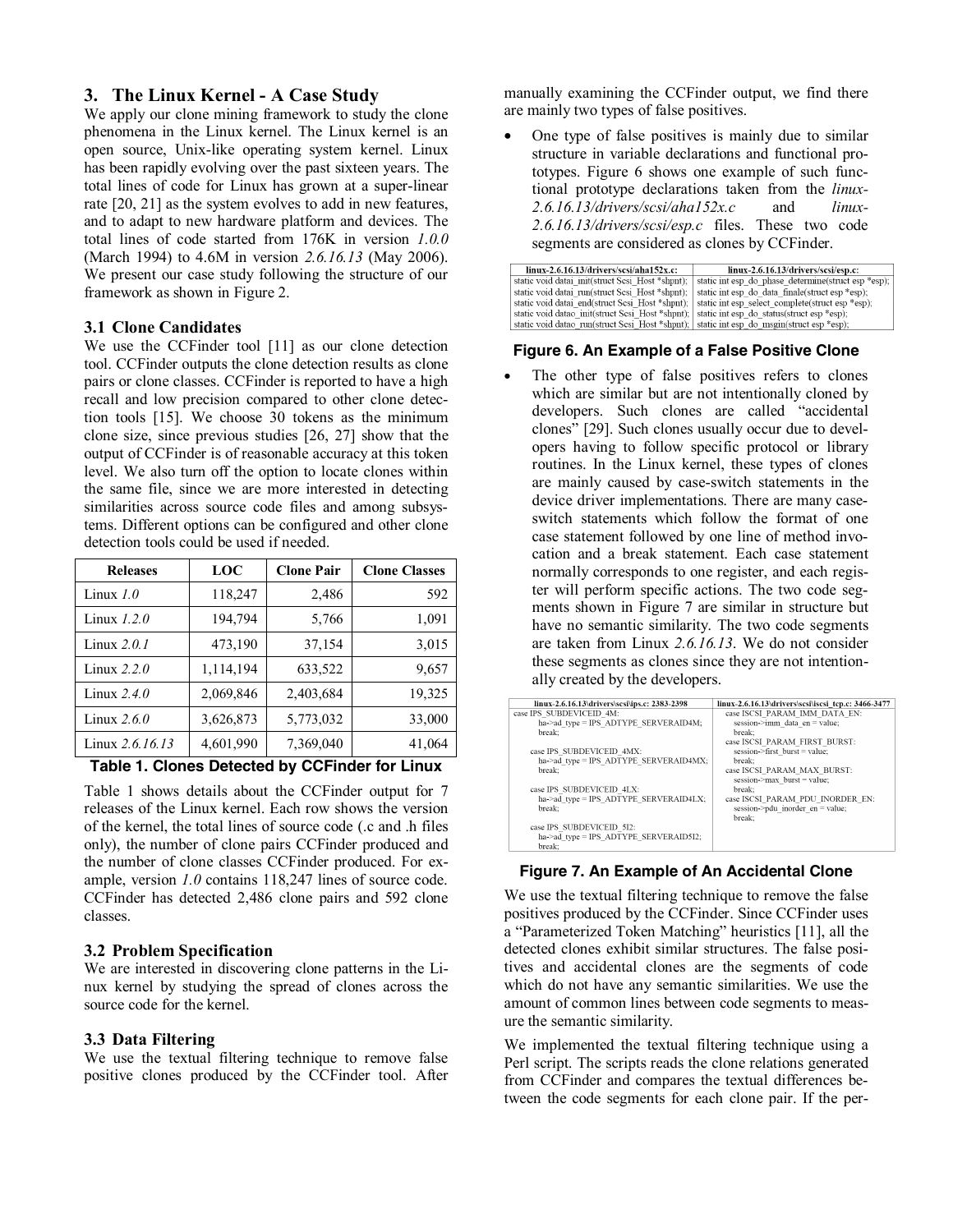centage of text in common between two code segments falls below a certain threshold, we remove the clone pairs from our analysis. The value of the filtering threshold is determined as follows: we start with the value 0.01. Then we categorize all the clones into different groups with respect to the number of cloned lines (i.e., large, medium, and small clones). We randomly sample a few clone pairs from each of these groups and manually check whether they are false positives. If they are, we set the threshold to be high enough to filter these clones. We notice that our filtering technique also removes the true clones. We repeat this process until we find an optimal value which filters out all the false positive clones in the sample and keeps most of the true clones. For Linux, we use 0.06 as our filtering threshold.

Clearly it is not feasible to versify by hand the accuracy of our filtering technique. We sampled another 100 random clones of the original clone pairs. Such a sample size can be considered enough to ensure a confidence level of 95% and a confidence level of  $\pm 7$ %. Our sampling showed that 14 of the clones were false positives not and the filtering has removed 2 of the true clones. So our filtering is reasonably accurate although it is very simple. Table 2 shows the filtering percentage. As we can see our filtering techniques reduces the amount of clone data significantly. Furthermore, as the number of clone pairs gets larger, the textual filtering technique removes more clone data.

|                 | Number of clone pairs      |                    |                     |
|-----------------|----------------------------|--------------------|---------------------|
| <b>Releases</b> | <b>Before</b><br>filtering | After<br>filtering | $%$ of<br>filtering |
| Linux $1.0$     | 2,486                      | 1,296              | 47.8                |
| Linux $1.2.0$   | 5,766                      | 1,672              | 71.0                |
| Linux $2.0.1$   | 37,154                     | 4,583              | 87.7                |
| Linux $2.2.0$   | 633,522                    | 22,362             | 96.5                |
| Linux $2.4.0$   | 2,403,684                  | 73,299             | 96.9                |
| Linux $2.6.0$   | 5,773,032                  | 124,301            | 97.8                |
| Linux 2.6.16.13 | 7,369,040                  | 160,707            | 97.8                |

### **Table 2. Results of Our Filtering for Linux**

Textual filtering requires many I/O operations since for each clone pair we must process millions of code segments in thousands of files in Linux. Calculations based on our initial implementation for filtering shows that it would takes the implementation more than 2 months to filter the results of CCFinder for Linux 2.6. To address this issue, we re-implemented our filtering in order to minimize the I/O processing. First, we grouped clone pairs by common files so we can compare different code segments from the same pairs of files rather than reading files multiple times. Second we use the Perl's *diff* package rather than the UNIX *diff*. The use of Perl's *diff* enables us to do the textual comparison in-memory rather than writing the code segments into files and invoking the UNIX *diff* command. These enhancements dramatically improved the performance of our textual filtering implementation. The improved implementation takes 3 hours to perform a full textual filtering of a version in the Linux 2.6 series.

#### **3.4 Data Reduction**

Filtering reduces the clone data significantly. However, the clone data set is still large. For example, Linux *2.6.0* contains over 120,000 clone pairs after textual filtering. We perform aggregation and pruning to further scale down the volume of the clone data. We merge clone classes which have the same set of entities into bigger clone classes. We lift the clone classes from the code segment level first to the file level, then to the directory level (from lower level directories to the top level directories). In Linux 2.6.0, the number of relations from the top level subsystems is about 2% of the second level subsystems. The number of clone pairs from the second level subsystems is about 22% of the number of clone pairs from the third level subsystems.

### **3.5 Data Visualization**

Once data is scaled down at various abstraction levels, we visualize the clone data with an emphasis on studying the spread of the clones. **Spread** refers to the scatter of clones across a software system. For a particular clone class how far apart, according to the directory structure, are the cloned files or directories? How many files or directories are in the clone class? Our visualization lays out the clone data in the directory tree structure. It highlights clone relations for individual files and directories by mouse movements.

Knowing the spread of clones at the file level is important because the more spread out a clone is, the more effort is required to modify the code base such as propagating bug fixes selectively to clone instances or to perform reengineering tasks such as refactoring common code to eliminate clones. For example, *drivers/net/3c501.c* in Linux Kernel version *1.0* has eleven files that have clone relationships. It is relatively harder to maintain than *drivers/FPU-emu/reg\_add\_sub.c*, which has code duplications with only one file.

Knowing the spread of clones at the subsystem level helps in improving our understanding of the design of the systems. The spread of the clone relations can uncover certain functional relations or clone patterns which are usually not documented. Consider the filesystem subsystem (*fs*) inside the Linux Kernel for example. Subsystems such as *fs/ext2* and *fs/minix* have many external clone relations with each other but have a small number of clones between files inside the subsystems (i.e., internal clones). This is a sign of potential "forking" clone pattern [4]. Forking pattern involves large portions of code duplicates which will evolve independently.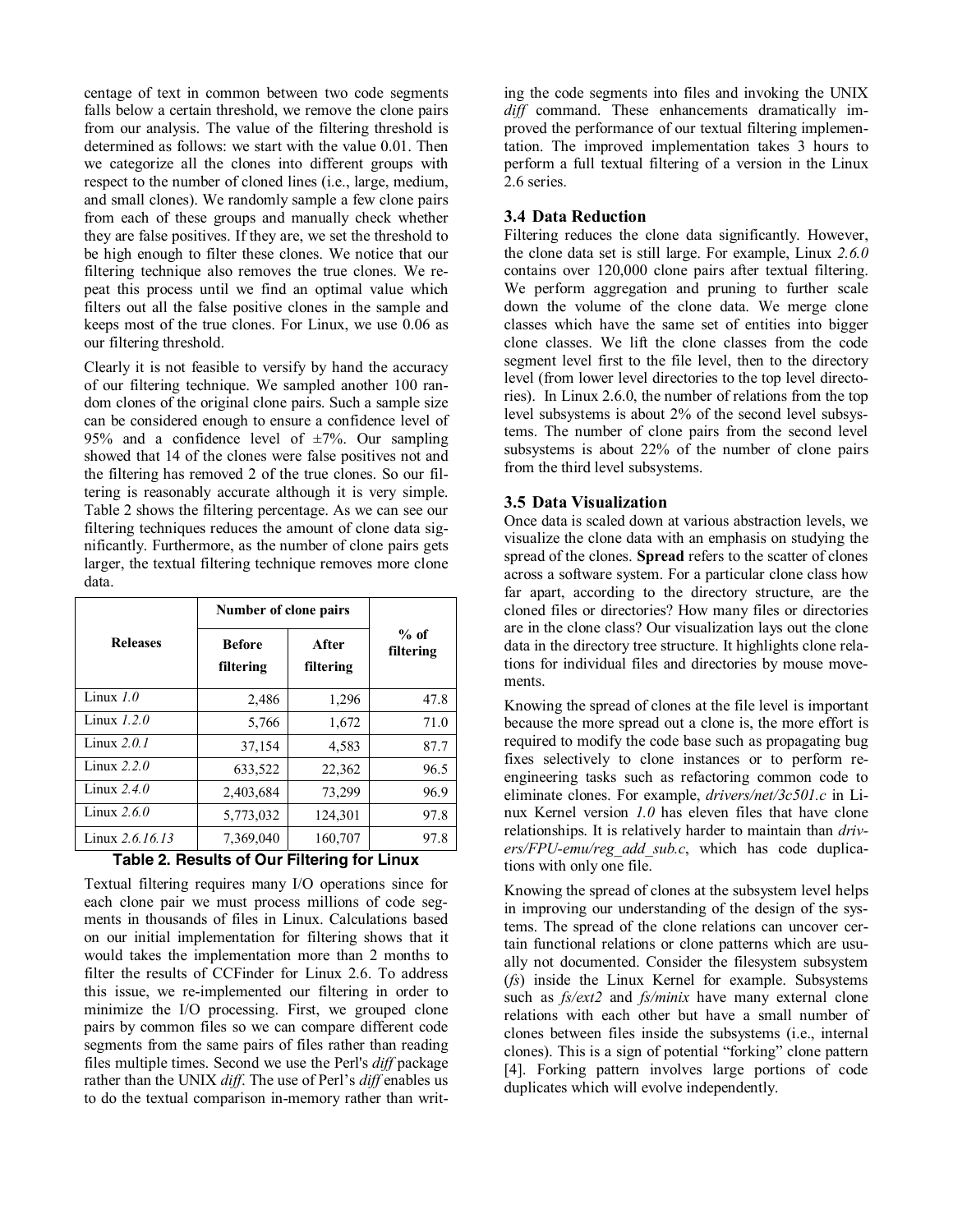We call our visualization the **Clone System Hierarchical**  (CSH) Graph. We first explain the components in our visualization then we provide an example of using our visualization.



**Figure 8. An Annotated Screenshot of the CSH Graph for Linux** *1.0*

#### **Components of The CSH Graph**

The CSH graph consists of 4 components as annotated in Figure 8: **Node Name**, **Clone System Hierarchical Tree**, **Selection Menu**, and **Clone Information Panel**. We explain the details of each component below.

The **Clone System Hierarchical Tree** is an interactive graph which allows a user to select nodes to highlight the spread of clones across the directory structure (i.e., tree) of a software system. Within the tree, we have two types of entities: **nodes** and **edges**. Nodes represent either files (for the lowest level of nodes) or directories (for the rest of the nodes). Edges indicate the containment relationship. For example, there is an edge going from node *fs* to node *minix* indicating that the *minix* is a subdirectory (i.e., subsystem) of *fs*.

| <b>Entities</b> | Metric    | <b>Description</b>                                                         |
|-----------------|-----------|----------------------------------------------------------------------------|
| Node            | Width     | Number of internally cloned lines with-<br>in the node (directory or file) |
|                 | Height    | Number of internal clone classes within<br>the node                        |
| Edge            | Thickness | Number of cross-subsystem clone<br>classes from this node                  |

### **Table 2. Descriptions of the Entities in the Clone System Hierarchical Tree**

Table 2 describes the metrics embedded in nodes and edges in the CSH graph. The width of the directory nodes shows the number of duplicated lines; whereas the height is proportional to the number of internal clone classes. Flat nodes imply that a subsystem contains very few clone classes but that these clone classes contain a large amount of duplicated code. A thin node indicates that a subsystem contains many small clone code fragments. For file nodes,

the size of the node is constant. We choose to use the same size for the file nodes mainly for scalability concerns: if we embedded the clone information into the dimension of the file nodes it would result in a visualization that is too large to fit in the screen; since there are too many files. The thickness of edges shows the degree of external cloning from that node. The thicker the edge, the larger the amount of external cloning from that node is. Furthermore, sibling directories (directories under the same parent directory) are sorted by the number of their children. The more children that a directory contains, the farther left the directory will be placed. Finally, the graph highlights the clone information for each individual node. Here we define the term: **Clone Buddy**. For example, subsystem A has clone relations with subsystems B, C and D. Then the clone buddies for subsystem A are subsystems B, C and D. In the **Clone System Hierarchical Tree**, when a node is selected, its clone buddies will be highlighted. In addition, we also highlight the edges in order to help researchers trace the selected node and its clone buddies.

Once a node is selected by mouse over or mouse clicking, the **Node Name** component will display the name of the selected node.

The **Selection Menu** allows users to select either a file or a directory to highlight the clone information on the **Clone System Hierarchical Tree**.

The **Clone Information Panel** displays the names of clone buddies for the selected node.

### **3.6 Gained Knowledge**

Interesting clone relations or clone patterns are reported using a combination of our CSH graph and manual examination of the source code. We demonstrate below our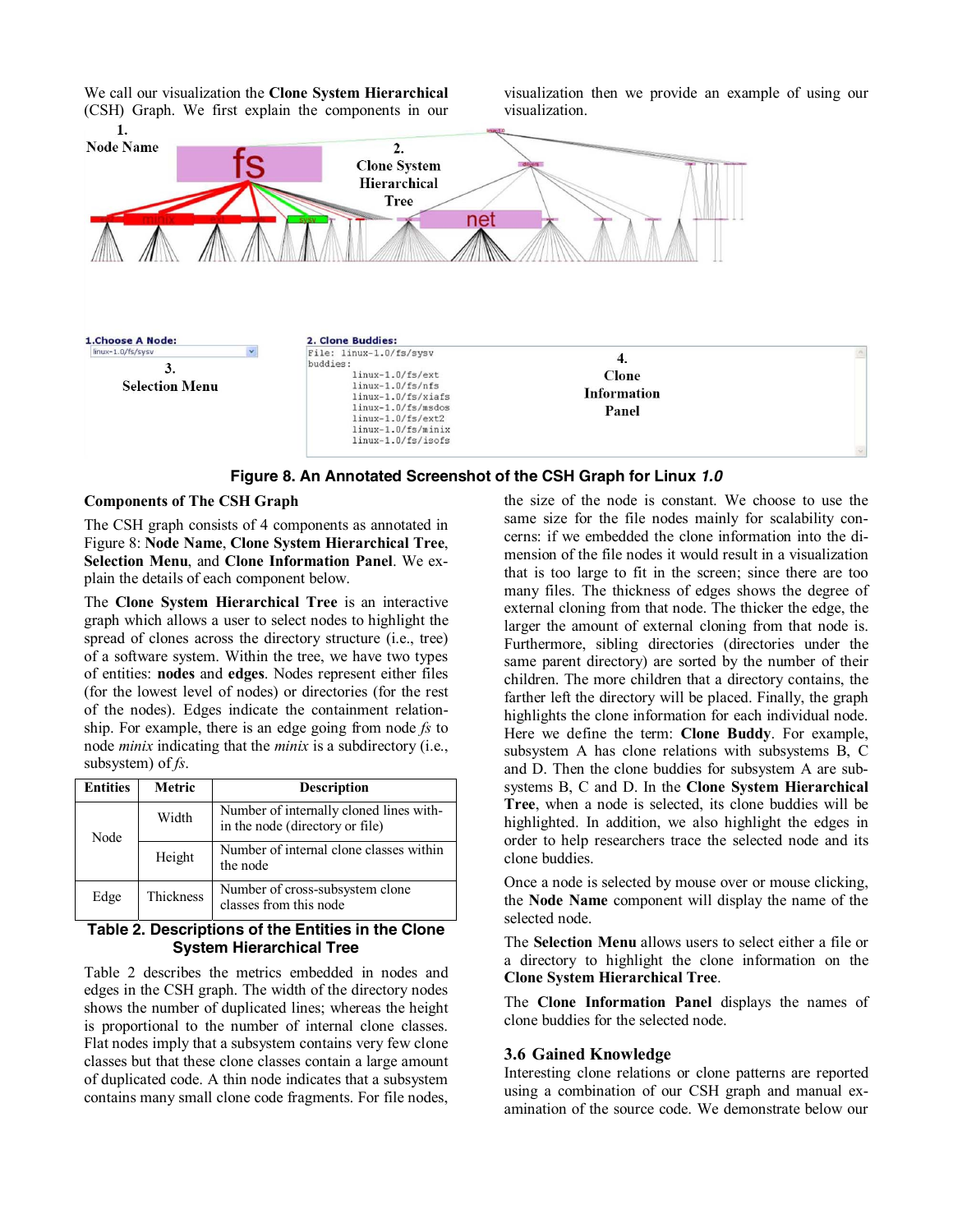process of extracting some interesting clone patterns from Linux *1.0*.

When the CSH graph starts up, it looks similar as Figure 8 except three things: First, the **Node Name** component is blank. Second, all the nodes in **Clone System Hierarchical Tree** remain as pink and edges remain as black. Third, the Clone Information Panel is blank. The initial view gives an overview of the amount of internal and external clones at different directory levels. The visualization indicates the amount of clones by using the size of nodes (for internal clones) and the thickness of the edges (for external clones). Examining Figure 8 we note that the *fs* subsystem has more internal clones than the *drivers* and *net*  subsystems given that the *fs* node is larger than the other two nodes. Within the *fs* subsystem, directories like *ext2*, *minix2*, *ext*, *xiafs*, and *sysv* have many external clone relations as indicated by the thickness of the edges. The CSH graph provides an overview of the degree of code cloning within each directory. For example, the *drivers/scsi* directory contains the largest number of files among its sibling directories, thus the *drivers/scsi* (the SCSI device drivers) is placed as the left-most node among all the nodes for the other *drivers* subsystems (all the device drivers). However, the *drivers/scsi* directory contains less clones than *drivers/net* (network device drivers) directory; since the *drivers/scsi* node is small and the thickness of the outgoing edges from *drivers/net* and *drivers/scsi* is about the same.

When a user moves the mouse over a node, the various components in the visualization are updated. First the node's name appears in the **Node Name** component. Also the node's name appears in the **Selection Menu** component. Furthermore, the node, below the mouse, turns green if it has clone relations with other nodes and blue if it does not have clone relations with any other nodes. The clone buddies of the selected node are coloured in red. In addition, the path in the directory tree from the currently selected node up to the root directory will be highlighted in green. Meanwhile, the paths from all node buddies with the selected node up to the root directory are highlighted in red. Finally, the **Clone Information Panel** displays the name of the currently selected node as well as the names of its clone buddies. The information displayed in the panel is helpful in giving the user a textual representation of the results of their query instead of having to follow the different clone edges in the displayed tree.

Figure 8 shows the graph after a user moves the mouse to the node *fs/sysv*: The node name is shown in the upper left corner. The pink node *fs/sysv* turns green. All the clone buddies of the *fs/sysv* node are highlighted in red. The path from the *fs/sysv* node to the root node is coloured green. The paths from the clone buddies of the *fs/sysv* node to the root node are coloured in red. We note that the red path from the *fs* node to the root nodes is coloured in green since the query node and its clone buddies share the same path segment from the *fs* node up to the root node.

The selected node name is displayed in the **Selection Menu**. The **Clone Information Panel** displays the corresponding information: all *fs/sysv* clones are within the *fs* directory. There are no external clones which involve files outside of the *fs* directory. When we move the mouse away from the selected node or click again on the same node; our visualization will undo all the visual changes mentioned above, and revert back to the original state.

In other cases, there may be no clone buddies associated with a node. For example, in Figure 9 we note that there are no external clones for the *drivers/net* subdirectory thus the node is coloured in blue and there is only one path (coloured in green) going from that node up to the root node. Consequently, there are no clone buddies displayed in the **Clone Information Panel**. Many of the nodes under the *drivers* subsystem (e.g., the *drivers/char* node) follow this same pattern: Large number of inner clones and small number of external clones. This pattern is easy to observe in our visualization since the size of the nodes are large (indicating many clones inside them), however the edges coming out from the nodes towards the root node are thin (indication no clone relation with files outside of the subsystem).



## **Figure 9. The CSH Graph After Clicking the** *net*  **Subsystem**

Pointing and clicking on the graph allows users to navigate and query the clone information interactively. However, certain nodes (like file nodes – the lowest level nodes) may be too small or may be too closely placed to allow the user to pick them correctly. To solve this problem, the drop-down list from the **Selection Menu** can be used to locate nodes. Once we select a node from the drop-down menu, the same visual changes described above will appear as if the node was picked.

The CSH graph enables users to rapidly scroll through the clone data across a file system by using the **Selection Menu.** Once an item from the **Selection Menu** is selected, we can use the up and down arrow keys to move quickly across the various files, this will result in an animation like effect. Since files in the same directory are placed together (items in the selection menu are sorted by file path), then rapidly scrolling through the selection list will help in spotting patterns and anomalies at the directory level. Using the selection menu to rapidly navigate through all the files in the *fs* directory, we notice that all clones occur among files in sibling directories. This is the pattern shown in Figure 10(a). The *fs* directory is the filesystem subsystem in Linux kernel. It contains a number of subsystems which are different types of filesystems like *minix* (*fs/minix*) or *ext2* (*fs/ext2*) or *nfs* (*fs/nfs*). This is an example of the "template" clone pattern [4] where a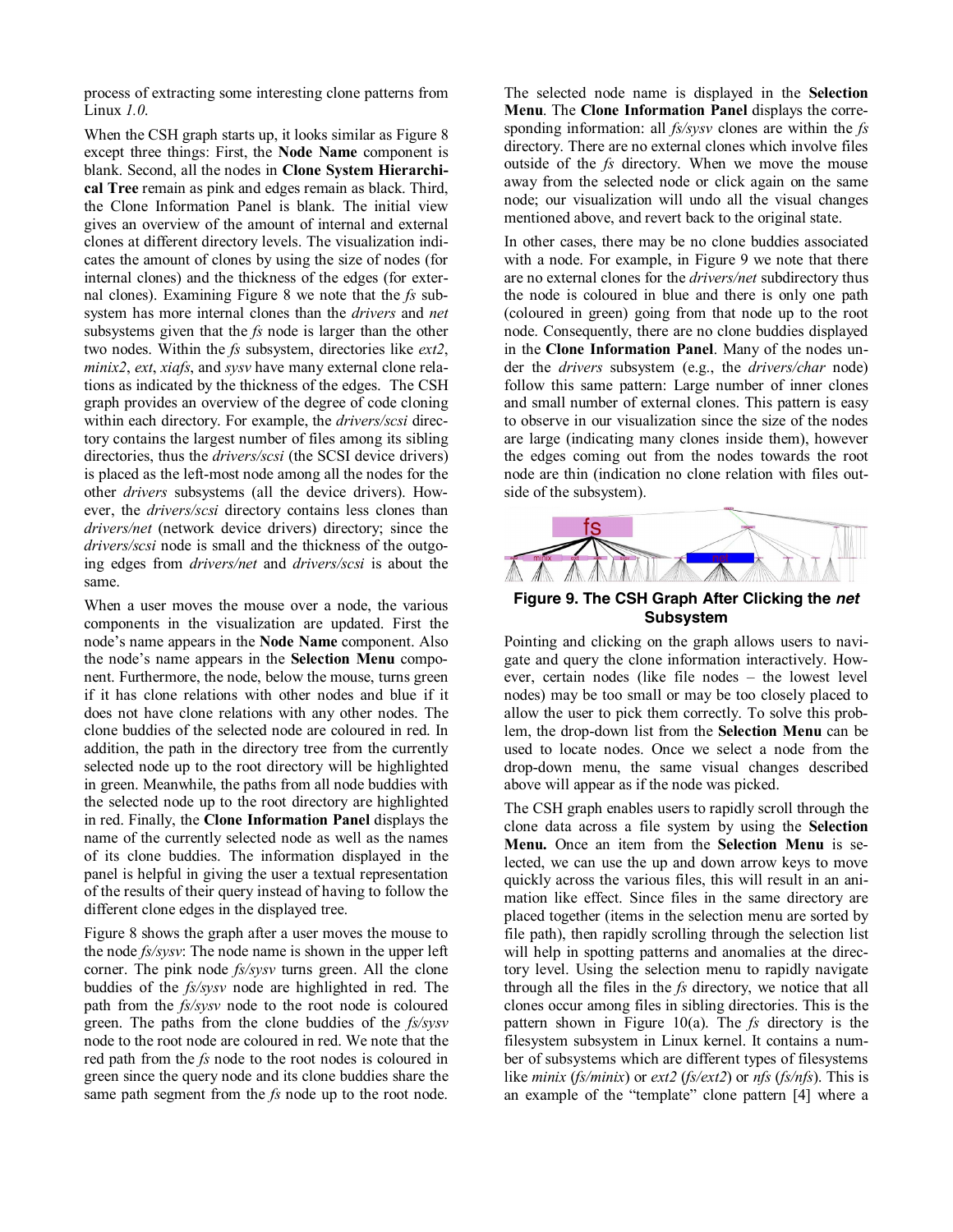subsystem is cloned to serve as a template to create another similar subsystem. The CSH visualization helps in directing our attention to a limited set of files. We then examine these files and note that they all contain a set of structs which have function pointers for each specific operation. For example, the structs in *file.c* are repeated in all types of filesystems which are supported by the Linux kernel (e.g., *vfat*, *ntfs*, and *nfs* filesystems). *file.c* contains definitions for structs like *inode\_operations* or *file\_operations*. *inode\_operations* which define interfaces for *inode* related operations. To implement various types of filesystems, developers need to implement functions for reading and writing to a file, creating and removing a file; developer then set the function pointers in the *file.c* file to point to their implemented functions for a particular filesystem. Thus, *file.c* file in one type of filesystem is similar to the *file.c* file in another type of filesystems.

Figure 10(b) shows an anomaly of the above clone pattern. Using the CSH we noticed that the *fs/nfs/mmap.c* file does not have any clone buddies in the *fs* directory, instead the file has clone buddies with the *mm* (memory management) directory. The source code comments of the *fs/nfs/mmap.c* file state that the code is borrowed from *mm/mmap.c* and *mm/memory.c*; which explains the clone relations.



**Figure 10. Observed Pattern and Anomaly Using CSH1**

#### **3.7 Summary of the Gained Knowledge**

l

Using our framework to study clones in the Linux kernel, we learned that the *fs* and *drivers* subsystems contain many clone relations. However, these two subsystems exhibit different patterns.

The *fs* subsystems (e.g., *fs/ext2*) contain more crosssubsystem clones. Each filesystem directory contains a set of files implementing different general functionalities needed for a filesystems (e.g., opening and closing a file). Clones usually happen among files

which implement the same functionality in different types of filesystems.

• There are many clone relations inside *drivers* subsystems (like *drivers/scsi, drivers/net*) but few crosssubsystem clone relations. Device drivers which are for similar hardware chipsets tend to have large code segments in common. However, there are few clone relations among drivers of different types.

### **3.8 Feedback**

Having obtained some insight of the clone knowledge inside the Linux kernel, we can either refine the techniques applied in the case study or specify new subproblems based on the observed clone patterns. Whereas in Section 3.5 we demonstrated the clone patterns observed in Linux *1.0*. We tried our visualization on Linux 2.6.0. The amount of clone data is so overwhelming that even the simplest type of clone visualization tool (the scatter-plot from Gemini<sup>2</sup> [24]) fails to load. As show in Figure 11, the number of nodes is too crowded for humans to extract any interesting patterns.

THE TELEVISION OF THE TELEVISION OF THE TELEVISION OF THE TELEVISION OF THE TELEVISION OF THE TELEVISION OF THE

# **Figure 11. The CSH Tree for Linux** *2.6.0*

We apply our framework to prune uninteresting or irrelevant clone information. We use two types of pruning approaches: level pruning and subsystem pruning.

Level pruning removes all the nodes and edges if their abstraction levels are below a threshold value. As we go lower in the directory tree, the number of nodes increases. Figure 12 shows the result of pruning file nodes and the lowest level directories (pruning nodes which are at level 4 or higher). Using the CSH visualization we note that in Linux 2.6.0, the *arch* subsystem has many internal clone relations in comparison to the *fs* subsystem (the left-most directory).



**Figure 12. Level-4 Pruning for Linux 2.6.0** 

Subsystem pruning removes all the clone information which is unrelated to a specific subsystem. If we are interested in clones in the *drivers* subsystem, then all the clone relations not related to *fs* will be removed from the data set.

We can also refine our problem. For example, we can specify a new problem such as studying the number of distinct driver families in the Linux kernel using the clone

<sup>1</sup> Due to space constraints, Figure 10 is redrawn using Microsoft Visio.

 2 Gemini is the GUI front-end of the CCFinder.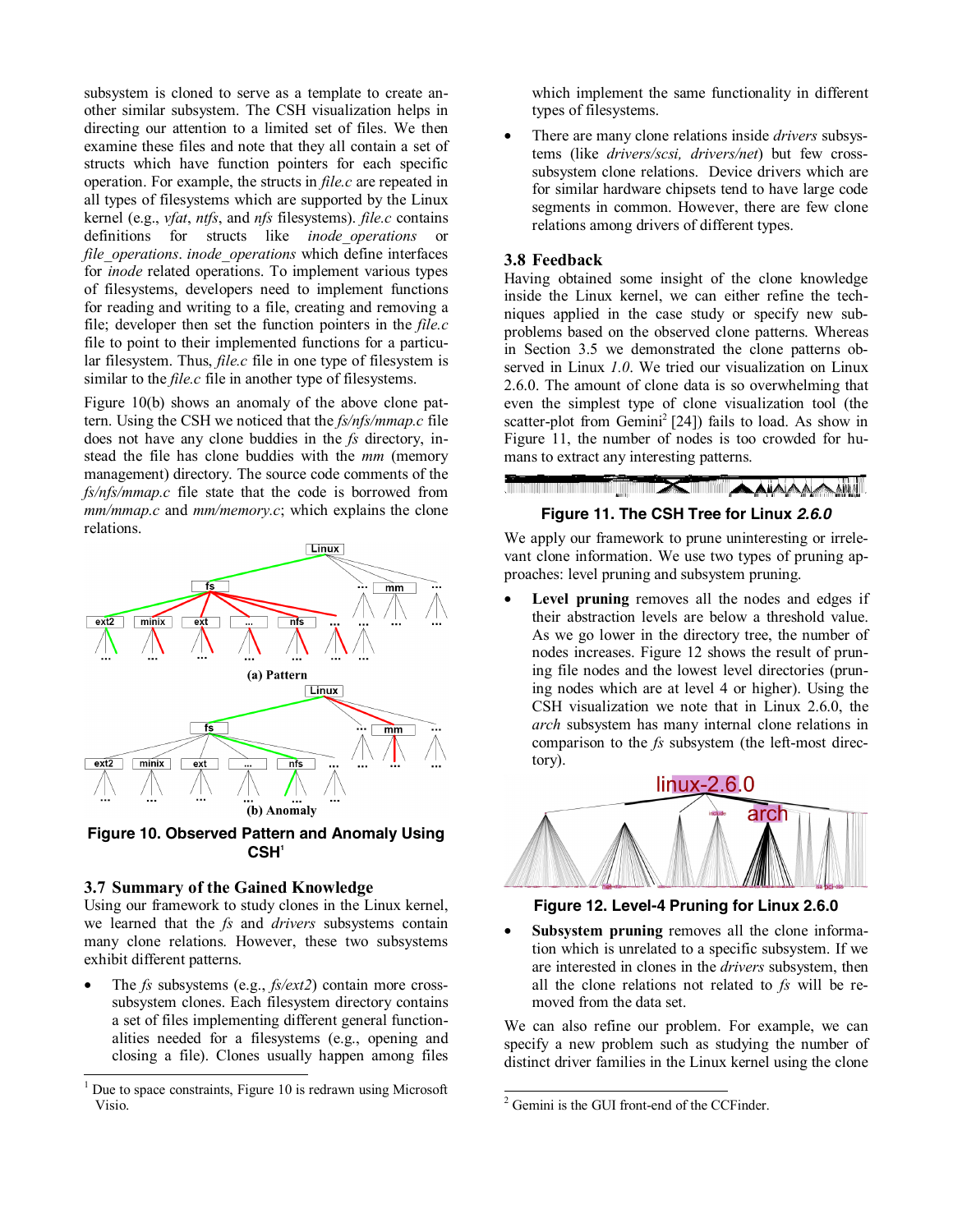relations. This is an interesting problem to study since drivers are a major source of operating system errors [19] and our case study shows that there are many clone relations among similar drivers but little clone relations among unrelated drivers.

### **4. Related Work**

Basit and Stan apply the Frequent Itemset data mining techniques in order to detect design level clones using the clone information [18]. Cory and Godfrey propose to understand clone in large software systems through categorization [28]. Clones are mapped into eight types of regions (e.g., functions regions and type definitions regions). Several heuristics are used to remove the false positive clones. In contrast, our framework uses a simpler filtering technique. However, Cory and Godfrey's filtering could be adopted into our framework. Kim et al. present an ethnographic study of the developer's copy and paste behavior and propose taxonomy of clone usage patterns [8]. Later, they study the clone evolution for two Java open source projects [16]. In contrast to our automated filtering approach, false positive clones are manually filtered due to the limited size of clones in the Steward systems, such a seen proposed to visualize clones at the code level, such as the scatter plot [22, 23, 24], the metrics graph [24], file similarity graph [24], Hass diagram [25], Hyperlinked web [26], link editing [27] and exemplar-based visualization [32]. Cory and Godfrey [28] use software architecture like boxes-and-arrows diagram to visualize the clone information. Tairas et al. [33] implement their clone visualization as an Eclipse plugin. It contains both a textual and graphical representation of clone output at the file level. Jiang et al. [17] use forcebased graph layout to visualize the amount of clones both within and across subsystems in the Linux Kernel. Rieger et al. [23] propose a number of visualization techniques for qualitatively studying the clone information. Rieger et al.'s System Model View lays out the clone information in a directory structure and embeds clone metrics into the dimensions of nodes and edges. Edges are used to show both containment and clone relationships. In comparison to our visualization, the System Model View shows clone information at single level of the tree instead of showing all the levels of abstractions.

#### **5. Conclusions and Future Work**

In this paper, we propose a framework for mining useful clone information from the large data set produced a clone detection tool. Our approach reduces the volume of data by first filtering out false positive clones using a simple lightweight textual filtering technique. The data is scaled down further by aggregating it at various levels of system abstraction. Finally, we use the Clone System Hierarchy visualization to present the data. The visualization is interactive and permits users to explore and query clone data sets using the directory structure of a software system. The directory structure layout since it is familiar structure for most developers so using the visualization should require a minimal cognitive effort.

In the future, we plan to extend our framework to adopt other data mining techniques such as clustering and association mining. In addition, we want to experiment with different clone detection tools and different filtering techniques. We are as well exploring the use of animation in order to examine the evolution of clones across time. Finally, we would like to perform a user study in order to better understand the strengths and weaknesses of our framework and the CSH graph.

#### **6. ACKNOWLEDGMENTS**

The authors thank Dr. Richard C. Holt and Dr. Michael W. Godfrey for their fruitful suggestions on this work.

### **7. REFERENCES**

- [1] Bruno Lague, Daniel Proulx, Jean Mayrand, Ettore Merlo and John P. Hudepohl. Assessing the Benefits of Incorporating Function Clone Detection in a Development Process. In Proceedings of the International Conference on Software Maintenance, pages 314–321, 1997.
- [2] B.S. Baker. On finding duplication and near duplication in large software system. In Proceedings of Second IEEE Working Conference on Reverse Eng., July 1995.
- [3] S. Ducasse, M. Rieger and S. Demeyer. A language independent approach for detecting duplicated code. In Proceedings of IEEE International Conference on Software Maintenance, August 1999.
- [4] Cory Kapser and Michael W. Godfrey. "Cloning Considered Harmful" Considered Harmful. In Proceedings of the 2006 Working Conference on Reverse Engineering (WCRE-06), Benevento, Italy, October 2006.
- [5] James R. Cordy. Comprehending Reality: Practical Challenges to Software Maintenance Automation. In Proceedings of IEEE 11th International Workshop on Program Comprehension, IWPC 2003 (Keynote paper), May 2003.
- [6] Hamid Abdul Basit, Damith C. Rajapakse and Stan Jarzabek. Beyond templates: a study of clones in the STL and some general implications. In Proceedings of International Conference on Software Engineering, May 2005.
- [7] Magiel Bruntink, Arie van Deursen, Tom Tourwe, Remco van Engelen. An Evaluation of Clone Detection Techniques for Identifying Crosscutting Concerns. In Proceedings of ICSM 2004, pages 200–209, 2004.
- [8] Miryung Kim, Lawrence D. Bergman, Tessa A. Lau and David Notkin. An Ethnographic Study of Copy and Paste Programming Practices in OOPL. In International Symposium on Empirical Software Engineering, August 2004.
- [9] I. D. Baxter, A. Yahin, L. Moura, M. Sant'Anna and L. Bier. Clone detection using abstract syntax trees. In *Proceedings of the International Conference on Software Maintenance*, page 368,Washington, DC, USA, 1998. IEEE Computer Society.
- [10] J. H. Johnson. Substring matching for clone detection and change tracking. In *Proceedings of the International Conference on Software Maintenance*, pages 120-126, 1994.